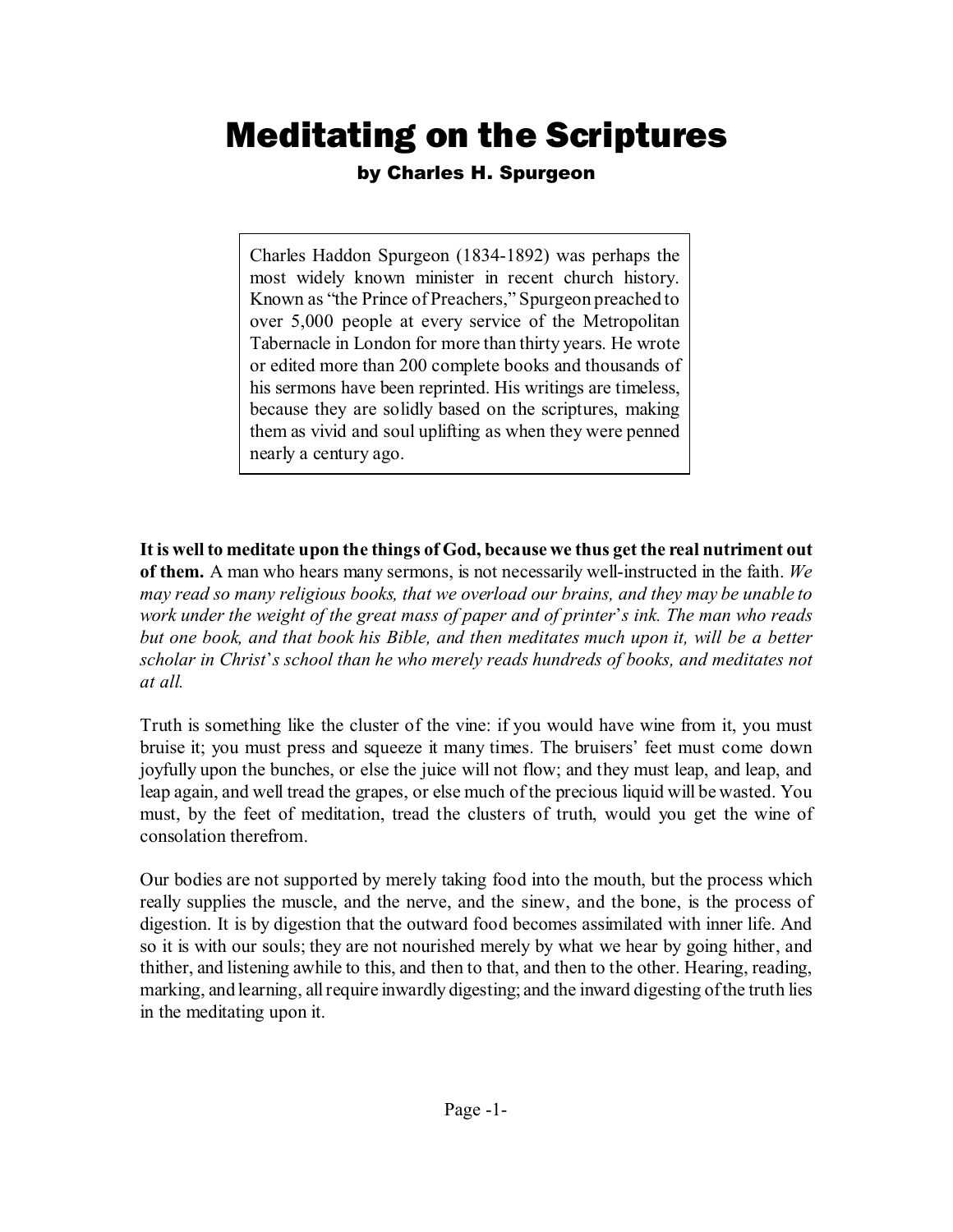Why is it that some people are always in a place of worship, and yet they are not holy, though they make some slight advances in the divine life? It is because they neglect their closets. They love the wheat, but they do not grind it; they would have the corn, but they will not go forth into the fields to gather it; the fruit hangs upon the tree, but they will not pluck it; the water flows at their feet, but they will not stoop to drink of it.

**Another note in the praise of this most blessed, but much-neglected duty, is that it fixes the truth upon the memory.** You complain of short memories; you say that what you have heard you can scarcely remember to another day. If thy paint be thin, and thou canst not make thy picture stand out in glowing colours, lay on many coats of thy paint, and so wilt thou do what thou wantest. If thy memory will not retain the truth the first time, then think it over, and over, and over again, and so, by having these several coats of paint, as it were, the whole matter shall abide.

Complain not, then, of thy memory, complain of thyself if thou art not given to meditation. Let thy closet rebuke thee because thou hast not been oftener there, if thy memory be frail. Whereas another man may do with less meditation, if thou sayest thy memory is weak, the more reason why thou shouldest be a longer time, and oftener with thy God in secret. All want (lack) this, but thou needest it more than others; see thou to it, then, that thou neglected not this duty. For getting the nourishment out of truth, and moreover, for preserving, for salting down the truth for future use, employ much meditation. Meditation clippeth the wings of thoughts, which otherwise would fly away at the first clapping of the world\*s hands. Thou shalt thus keep thy prey, as it were, surrounded and entangled in a net, else it might escape thee; thy meditation shall hold it fast until thou needest it.

**Yet further, meditation is of great value in opening up truth and leading us into its secrets.** There is some gold to be found on the surface of this land of Ophir, the Book of God. There are some precious jewels which may be discovered even by the wayfaring man, but the mass of the gold is hidden in the bowels of the earth; and he who would be rich in these treasures, must dig into Scripture as one who seeketh for choice pearls. Thou must go down into its depths, and thou must rummage there until thou gettest at last at the treasure.

Truth is sometimes like a flint, which, when it is smitten the first time yieldeth not; but at last one happy blow of the hammer shall make it fly to shivers. You will find it the same with gospel doctrine, that you want to understand but cannot. There is some difficulty you cannot surmount. Meditation comes and gives one stroke after another with all the weight of prayer and of thoughtfulness, but it stirs not; till at last our diligence is rewarded, and we see the whole mass of masonry which reason had piled together of fabulous traditions, cometh tumbling down; the foundation is discovered, and the truth made clear to our apprehension in a moment.